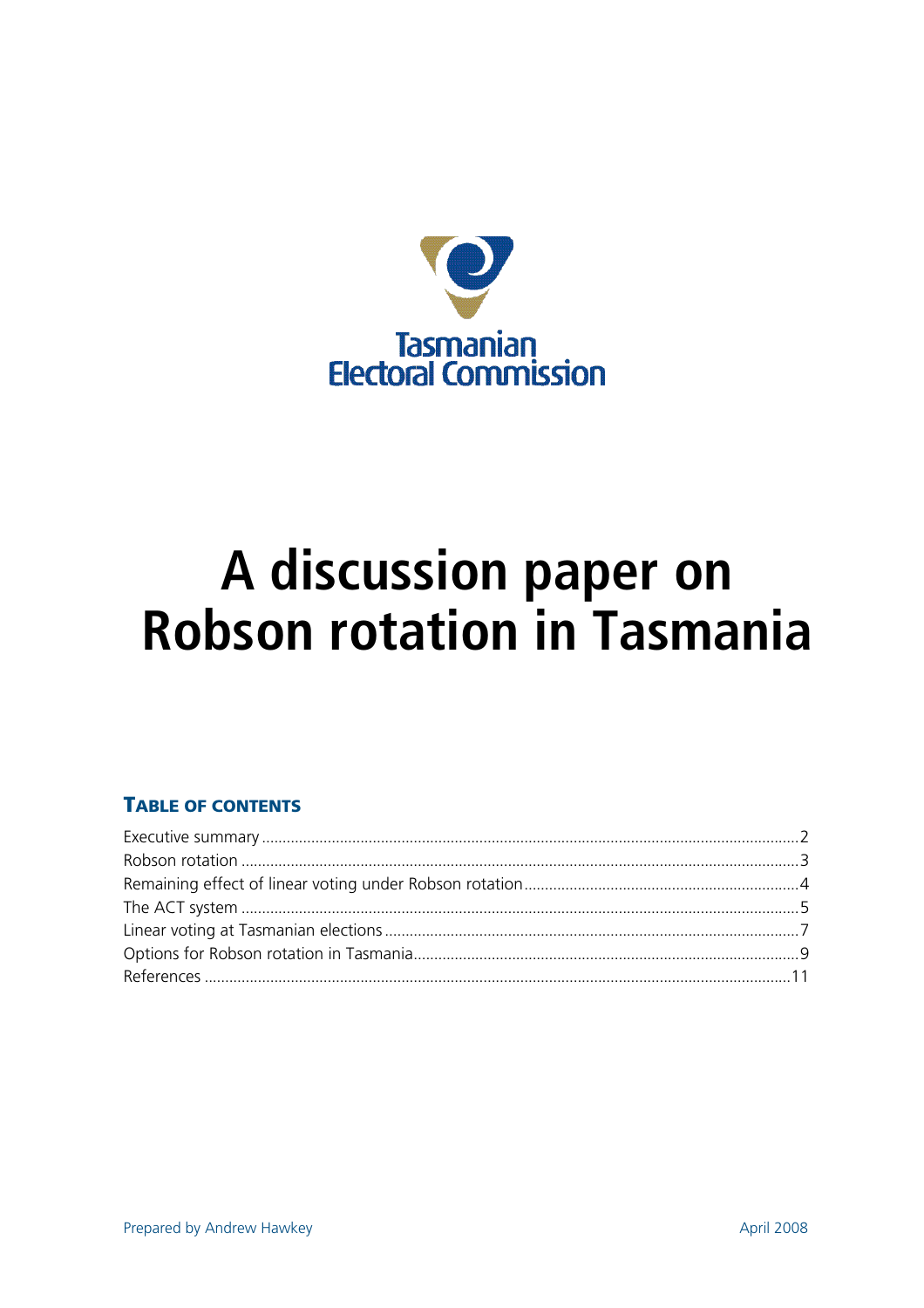# EXECUTIVE SUMMARY

This paper considers the need to enhance Robson rotation for Tasmanian elections by further reducing the advantage that can be gained from the position of candidate names on a ballot paper.

Robson rotation is used in Tasmanian House of Assembly, Legislative Council and local government elections, and Legislative Assembly elections in the Australian Capital Territory (ACT).

The key points of the paper are:

- Some voters number ballot papers straight down a column apparently without consideration of their preference for each candidate. However, they may have chosen the column (party) that they prefer. This form of marking the ballot paper is referred to as 'linear voting' in this paper. Some voters start marking the ballot paper at their preferred candidate and continue marking down the paper before returning to the top to continue numbering in a circular fashion. This form of marking the ballot paper is referred to as 'circular voting' in this paper.
- Robson rotation reduces the impact of linear voting by creating a number of versions of the ballot paper, each with a different order of candidate names. Currently, the number of versions is equal to the number of candidates in the column - with each candidate name appearing at the top on one version.
- Some commentators correctly claim that one candidate can still unfairly receive more linear votes than another following the exclusion of a candidate. These additional votes can be enough to elect that candidate over another in that column. The allocation of these additional votes is determined by the 'luck of the draw' as to:
	- o who has the higher position on the ballot paper where the excluded candidate's name is shown at the top, and
	- o which of the two competing candidates is above the other on more versions of the ballot paper (e.g. three rather than two versions where there are five candidates).
- Linear voting was found to be higher in the ACT. To address this in the ACT, Robson rotation has been extended to 60 rotations for divisions electing 5 members and to 420 rotations for divisions electing 7 members.
- While the ACT extension reduces the remaining effect of linear voting, it does not remove it fully. The system in the ACT also restricts the number of candidates in a column to 5 or 7. If a party wishes to nominate more candidates they must be split over 2 or more columns.
- An analysis of House of Assembly ballot papers from the 2006 elections shows the frequency of linear voting is much lower than that recorded in the ACT. The analysis also shows a level of "circular voting" which may counteract the effect of linear voting.
- An analysis of Legislative Council and local government ballot papers shows very low levels of linear voting on single column ballot papers. This suggests that there is less need to extend Robson rotation for single column ballot papers.
- This paper discusses 4 options from no change to the full number of possible permutations.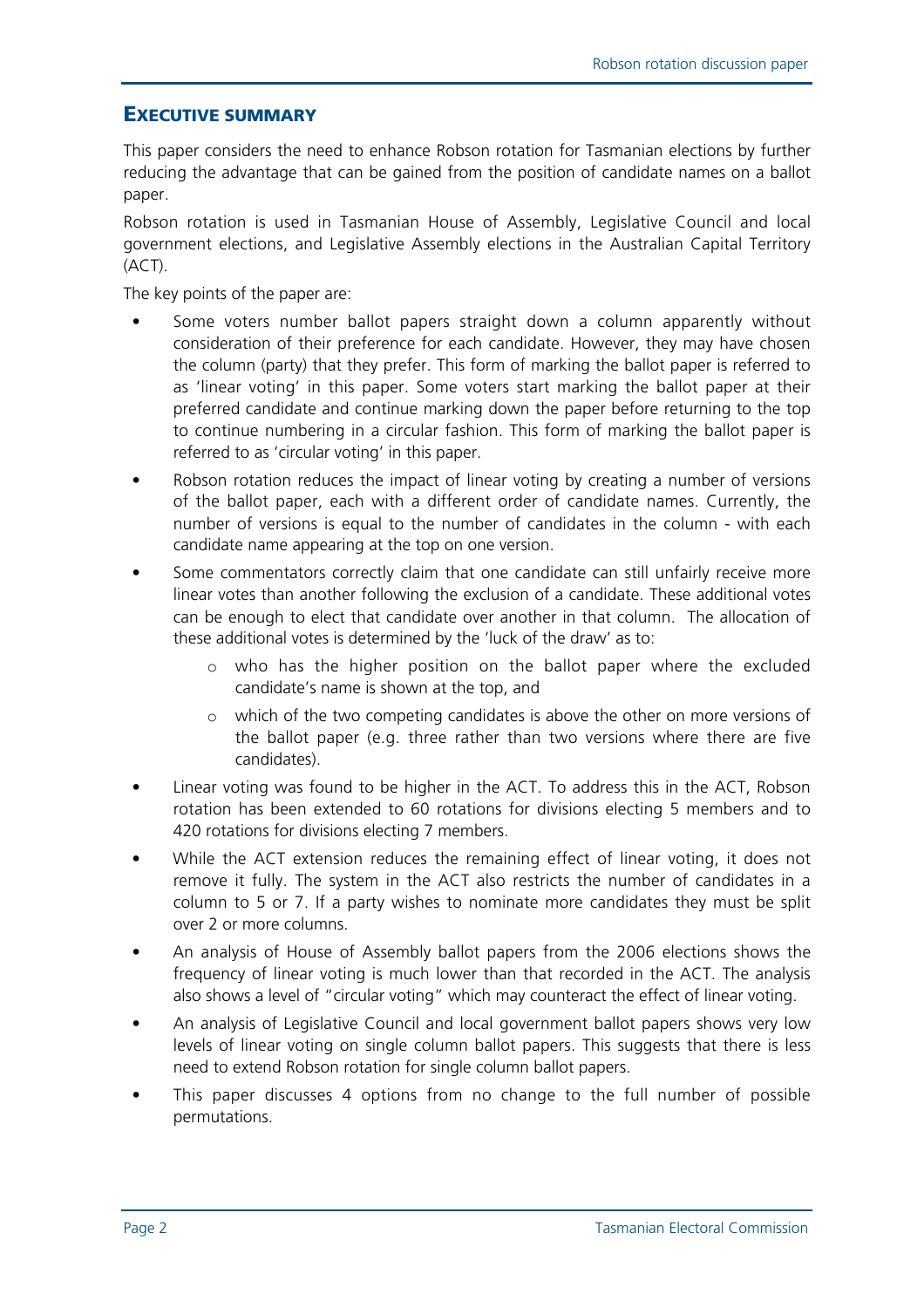#### ROBSON ROTATION

#### What is Robson rotation?

The Hon. Neil Robson MHA developed and promoted a process for rotating the order of candidate names on ballot papers for Tasmanian parliamentary elections. The Tasmanian Electoral Act was amended in 1979 to require multiple versions of the ballot paper so that each candidate name appeared an equal number of times at the top, the bottom and in other 'favoured positions' on the ballot paper. This new process became known as 'Robson rotation'.

By rotating the order of candidate names, ballot papers showing preferences marked sequentially down a column (linear votes) are shared equally by all candidates rather than only favouring the top candidate listed on the single version ballot paper.

Under Robson rotation, the number of versions is equal to the number of candidates in the column. Robson rotation for 5 candidates is shown below:

| 1st rotation<br>(drawn by lot) | 5th rotation | 2nd rotation | 4th rotation | 3rd rotation |
|--------------------------------|--------------|--------------|--------------|--------------|
| Candidate A                    | Candidate B  | Candidate C  | Candidate D  | Candidate E  |
| Candidate B                    | Candidate D  | Candidate A  | Candidate E  | Candidate C  |
| Candidate C                    | Candidate A  | Candidate E  | Candidate B  | Candidate D  |
| Candidate D                    | Candidate E  | Candidate B  | Candidate C  | Candidate A  |
| Candidate E                    | Candidate C  | Candidate D  | Candidate A  | Candidate B  |

Ballot papers are printed and collated so that consecutive ballot papers do not show candidate names in the same order.

#### Elections that use Robson rotation

Robson rotation is used for Tasmanian House of Assembly, Legislative Council and local government elections and ACT Legislative Assembly elections.

Legislative Council and local government election ballot papers list all candidates in one column. The number of candidates at Legislative Council elections since 1991 has varied from 2 to 11. More than 20 candidates have stood in some local government elections.

House of Assembly and ACT Legislative Assembly election ballot papers include a separate column for each party or group of candidates. Each column has its own set of rotations – a three-candidate column will have three rotations and a four-candidate column will have four rotations.

Where columns on the House of Assembly ballot paper contain different numbers of candidates, it is necessary to print enough ballot papers versions for a fair distribution within each column. For example, 12 versions are required for a ballot paper containing three and four candidate columns.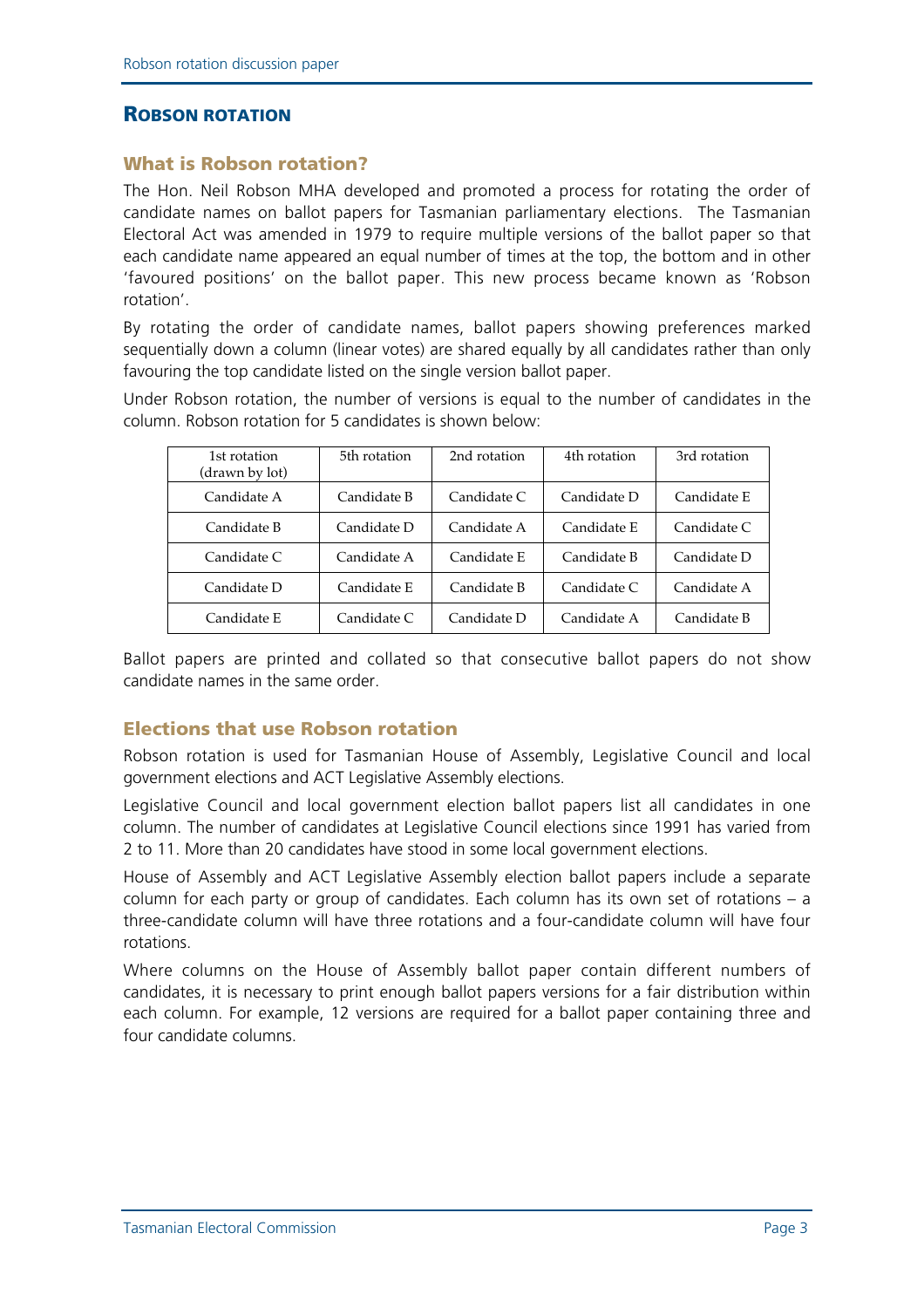#### REMAINING EFFECT OF LINEAR VOTING UNDER ROBSON ROTATION

Robson rotation considerably reduces the advantage a candidate gains from being listed in favoured positions on a ballot paper. However, a small effect of linear voting still occurs under Robson rotation.

The remaining effect of linear voting was clearly described in the 1998 ACT elections review (ACT Electoral Commission 1999:3), which found that:

…while Robson rotation did share the linear vote evenly between candidates within the party column when first preferences were counted, it did not effectively share the linear vote equally between candidates whenever a candidate was excluded during the scrutiny and later preferences were counted.

For example, when Candidate B is excluded, all linear votes are distributed to Candidate D as shown below.



In this case, Candidate D has an advantage over the other candidates because, he or she will receive all linear votes from two of the five rotations. That is the rotation with D on top as well as the rotation with B on top.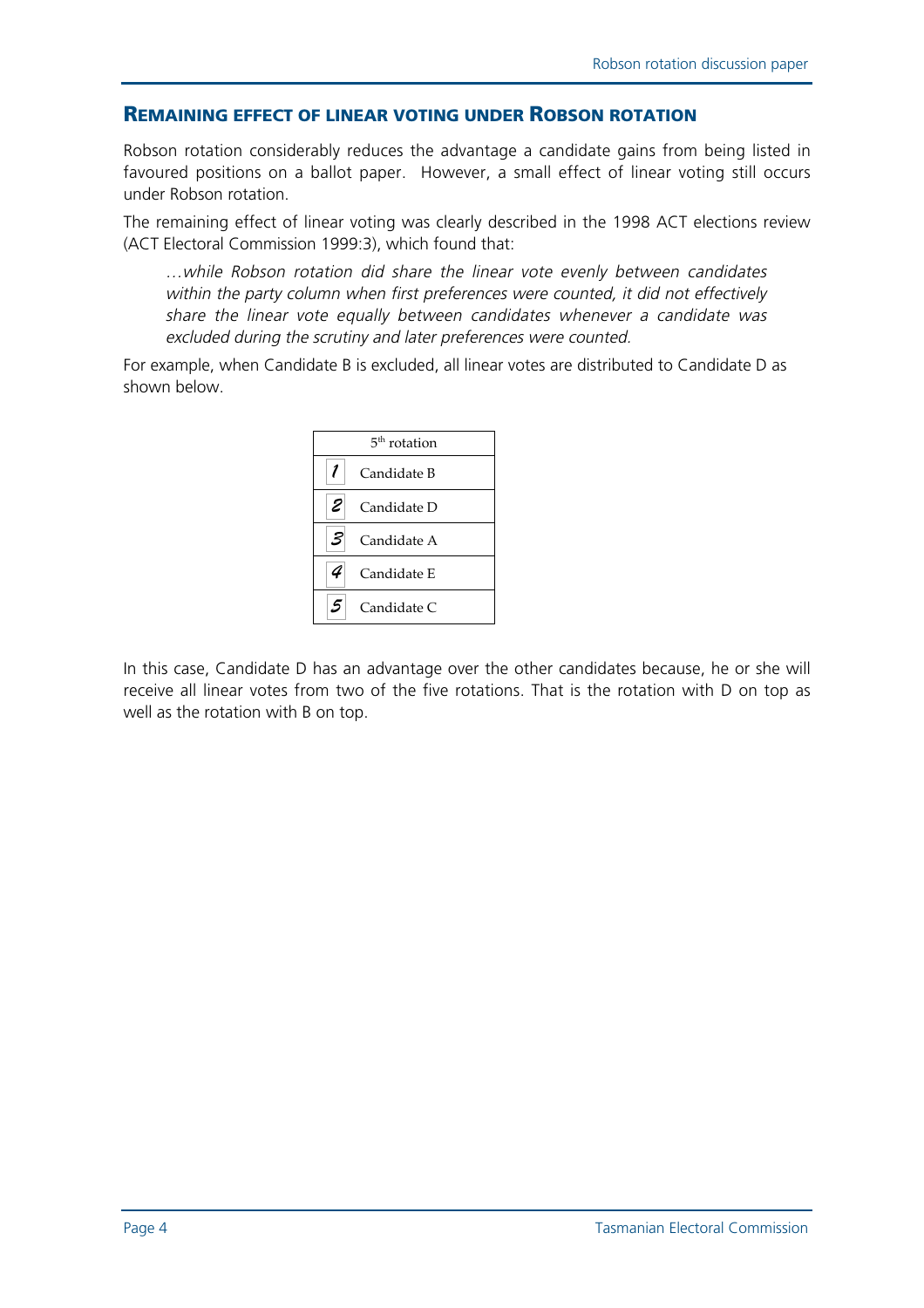# **THE ACT SYSTEM**

# Review of 1998 ACT election

The ACT Electoral Commission's review of the 1998 election found that from a 5% sample of the 1998 election ballot papers:

- 22.6% of votes were linear votes.
- Linear votes expressed as a proportion of total first preference votes received by each candidate were generally higher for lesser-known major party candidates who received relatively fewer votes compared to better-known candidates in the same party.

The ACT Electoral Commission concluded that the high levels of linear voting assisted the election of two members at the 1998 ACT elections (ACT Electoral Commission 1999).

# Increased number of rotations in the ACT

To address this issue, the ACT increased the number of rotations to 60 for 5 candidate columns and 420 for 7 candidate columns.

This means that, for example, Candidate B is in the top position for 12 rotations, as shown below (see Schedule 2 of the ACT Electoral Act 1992 for further details).

| B <sub>a</sub> |                                                                                 |   |                                                                                    |      |                               |  |                   | $\overline{B}$ | $\vert$ B |
|----------------|---------------------------------------------------------------------------------|---|------------------------------------------------------------------------------------|------|-------------------------------|--|-------------------|----------------|-----------|
| A              | $\begin{array}{cccccccccc} \shortparallel & & A & & \shortparallel \end{array}$ |   |                                                                                    |      | $C \mid D \mid D \mid D \mid$ |  | $E \qquad \qquad$ | E              |           |
|                | $\begin{array}{c c} & D & \cdots \end{array}$                                   |   |                                                                                    |      | $C \qquad \qquad$             |  | A                 | $\overline{C}$ |           |
| D              | $\overline{C}$                                                                  | E |                                                                                    |      |                               |  |                   | D              | <b>A</b>  |
|                | $\epsilon = -\mathsf{E}(\mathbb{R}^n)$ .                                        |   | $\begin{array}{c c c c c c c} \hline & \text{D} & \text{A} & \text{D} \end{array}$ | $-E$ | F                             |  |                   | $\mathbf{A}$   |           |

The ACT system for 5 candidate columns also caters for columns containing two, three or four candidates by simply using the same table but disregarding the candidates letters not required. However, the ACT does not cater for columns containing more than five candidates.

The ACT system for 7 candidate columns similarly caters for 7 or less candidates.

#### Columns split where more than 5 or 7 candidates

To cater for cases where the number of candidates in a column exceeds the number to be elected, the ACT Electoral (Entrenched Provisions) Amendment Bill 2001 amended the legislation to require that in this situation—

- candidate names are printed in 2 or more adjacent columns of equal length; and
- the names printed in each column are determined by lot.

This requirement would have significant implications for Tasmanian elections. These implications are discussed later in the paper.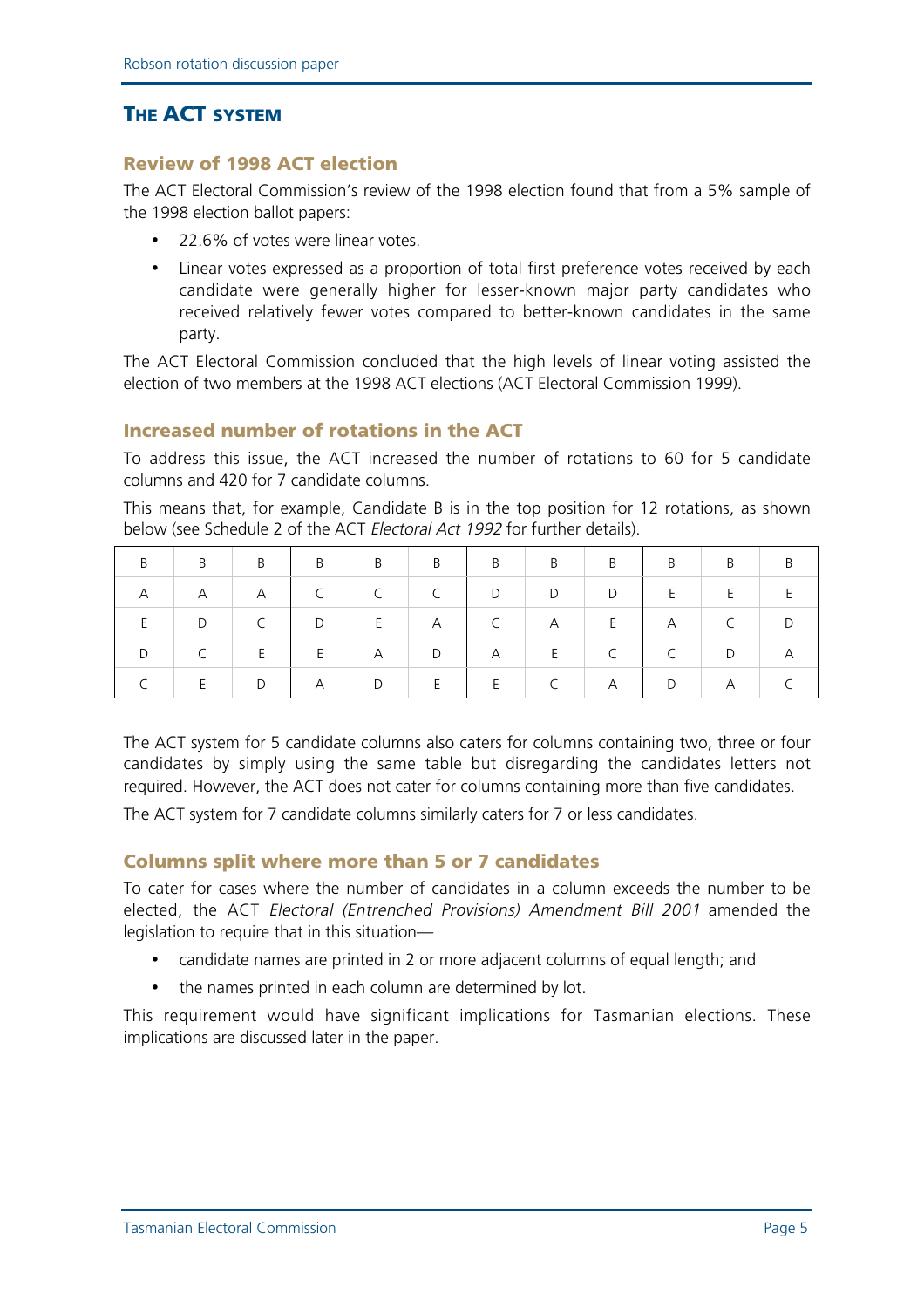# Not all permutations included in the ACT

All permutations of the order of candidate names would be required for linear votes to be shared equally amongst the remaining candidates. The full numbers of permutations would be as follows:

| 5-candidate column | 120 rotations    |  |  |  |
|--------------------|------------------|--|--|--|
| 6-candidate column | 720 rotations    |  |  |  |
| 7-candidate column | 5,040 rotations  |  |  |  |
| 8-candidate column | 40,320 rotations |  |  |  |

For practical reasons the ACT developed a reduced set of 60 rotations for five-candidate columns and 420 rotations for seven-candidate columns. While not removing the effect of linear voting entirely, both sets of rotations equally share the linear vote down to the third preference on the ballot paper. Assuming an equal share of linear votes to each candidate, the reduced number of ACT rotations is designed so that the advantage of linear voting is shared equally across the candidates in the column throughout the scrutiny.

This would work well for Legislative Council elections where only one person is to be elected from a single column and assuming an equal share of linear votes. However, for House of Assembly elections, where candidates are elected progressively through the count not all ballot papers continue in the count and therefore rotations will not be equally represented at any particular exclusion.

# Spreading party candidates across two or more columns

Listing party candidates across two or more columns would have a significant impact in that:

- The party name would have a greater visual impact on the ballot paper if spread across 2 columns.
- It could cause voter confusion and may increase informal voting if voters only mark preferences in one of the columns.
- It is likely that candidates listed in the first column would be favoured over those in the second.
- Candidates would likely benefit from being in the same column as a high profile candidate.
- It would introduce a new 'luck of the draw' element.

For the above reasons, it is considered unlikely that parties or groups would nominate more than 5 (or 7) candidates as currently happens in Tasmania. This would limit the freedom of parties or groups to decide the best number of candidates to nominate.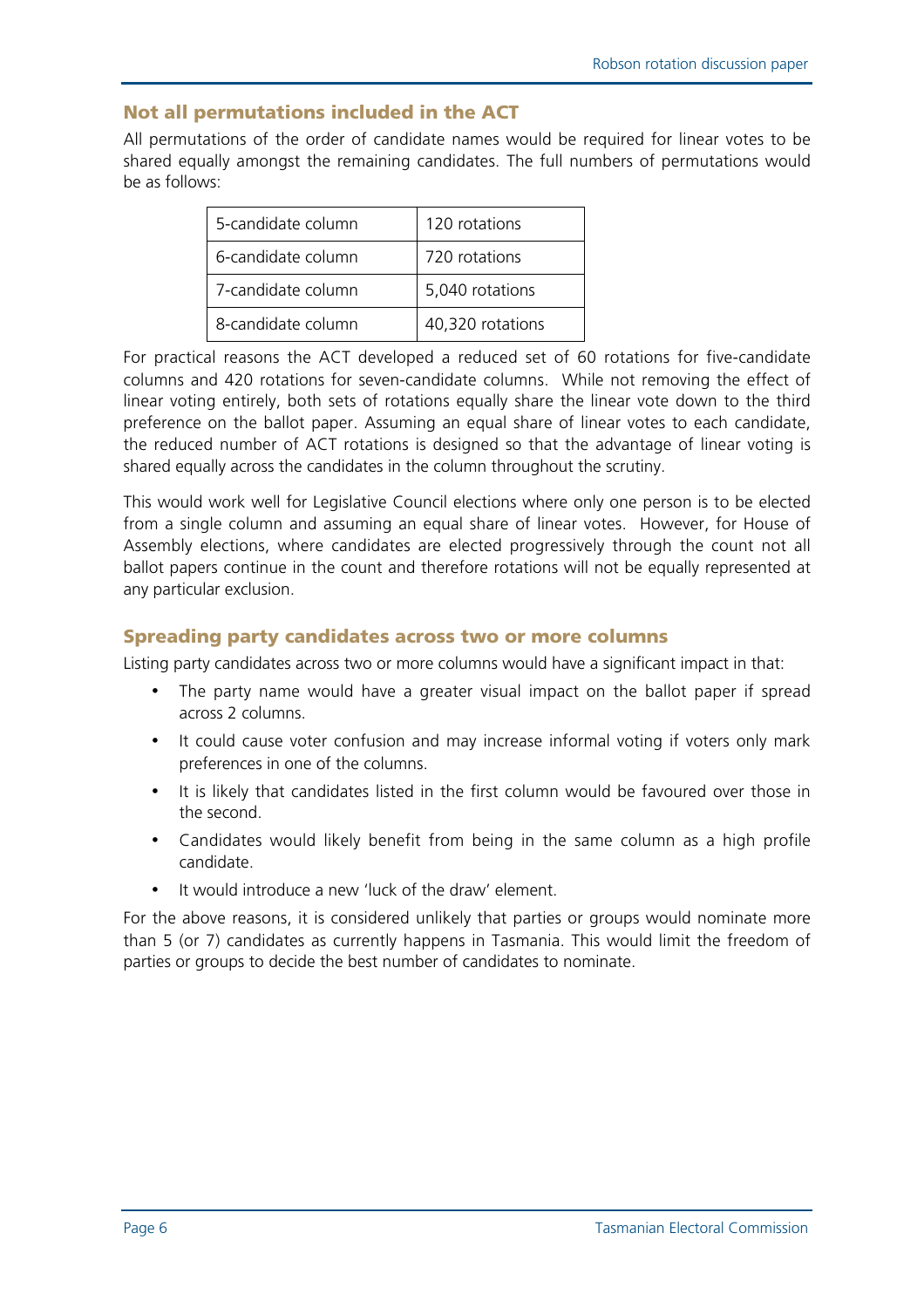#### LINEAR VOTING AT TASMANIAN ELECTIONS

Discussion about the distinction between single and multiple column ballot papers is necessary before considering the impact of linear voting at Tasmanian elections.

#### Single and multi-column ballot papers

It is important to make a clear distinction between a party linear vote (which occurs on a multi-column ballot paper) and a *full* linear vote (which occurs on a single column ballot paper). In short:

- A *party* linear vote is where the voter sequentially numbers all candidates within one party/group column on a multi-column ballot paper. It could be argued that party linear votes occur when the intention of the voter is to cast a vote for the party rather than any specific party candidate.
- A full linear (or 'donkey') vote is where the voter sequentially numbers all candidates down and or across the ballot paper. It could be argued that full linear votes occur when the intention of the voter is for no specific party or individual.

The important point here is that a party linear vote indicates some choice by the voter, where the full linear vote does not.

#### House of Assembly elections

A survey was conducted on division of Bass and Denison ballot papers from the 2006 House of Assembly elections. Only the three parliamentary parties – the Australian Labor Party, the Liberal Party and the Tasmanian Greens – nominated more than three candidates. Hence, the survey only examined ballot papers received as a first preference by candidates grouped under these parties. Across the three parties:

- 8.3% of the ballot papers were party linear votes (compared with 22.6% in the ACT in 1998) and the number of party linear votes in reverse order was insignificant;
- 5.2% of the ballot papers had the first preference for a name not in the top position, with preferences in a continuous sequence around the rest of the column (circular votes);
- More than three quarters of voters (76.8%) are giving preferences to all candidates of a single party before giving a preference to any other candidate on the ballot paper; and
- 43.3% of formal voters chose to provide the minimal number of 5 preferences, while 45.2% marked a preference for every candidate. The remaining 11.5% voted for an inbetween number of candidates.
- Stronger candidates received up to three times as many linear votes as candidates receiving less votes. This extra number of linear votes implies that some voters have a deliberate preference for only one candidate within the party. This is effectively circular voting where the candidate is listed at the top of the column,

The existence of circular votes and the issue raised in the last dot point, counter the assumption that all party linear voting is random and can therefore be equally shared between candidates by Robson rotation. Furthermore, circular votes may partly counteract the effect of party linear voting within a scrutiny.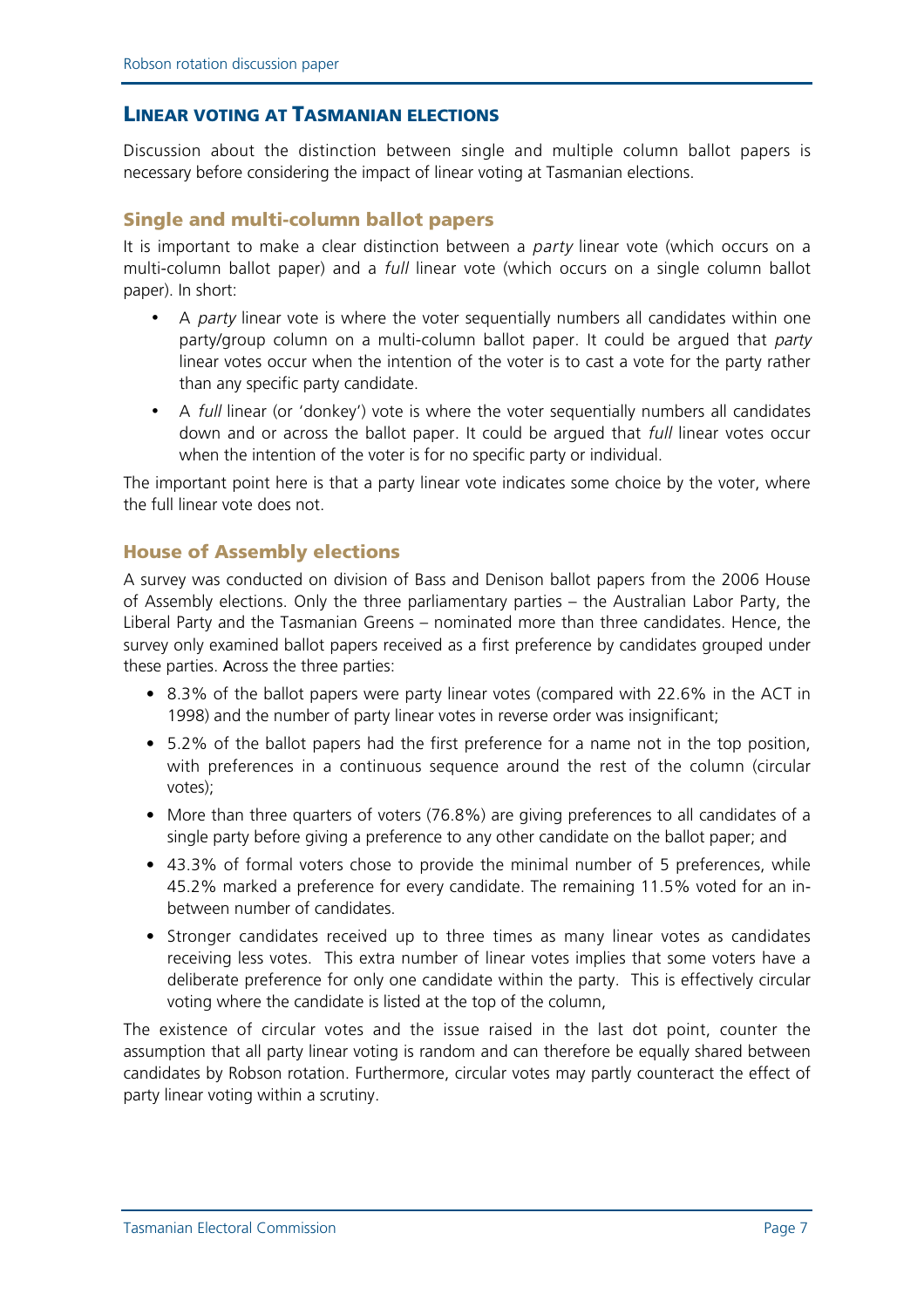# Legislative Council elections

Ballot papers from the 2007 Legislative Council election in the division of Pembroke were examined. Six candidates had nominated for the election and were listed in a single column. The survey of all formal ballot papers found:

- 1.1% of the ballot papers were full linear votes.
- 0.8% of the ballot papers were full linear votes going in the reverse direction (bottom to top).
- 1.7% of the ballot papers were full circular votes.
- 21.6% ballot papers showed only the minimum three preferences and 76.8% of ballot papers showed a preference for each candidate. Only 1.6% voted for an in-between number of candidates.
- 18.6% of the ballot papers contained partial linear voting. That is, voters casting their first few preferences with apparent care, and then filling in the remaining boxes in a straight sequence up or down the ballot paper.

This shows that linear and circular voting at this Legislative Council election were very low. Consistent with the House of Assembly survey, stronger candidates received over twice as many linear votes as the candidate with the least number of first preferences.

# Local government elections

Ballot papers from the 2002 Latrobe and Meander Valley Council elections were examined. The survey of all formal ballot papers found:

- 1.4% of the ballot papers were full linear votes.
- 0.4% of the ballot papers were full linear votes going in the reverse direction (bottom to top).
- 2.4% of the ballot papers were full circular votes.
- 27.5% of the ballot papers showed only the minimum five preferences and 66.4% of ballot papers showed a preference for all 14 candidates. Only 6.1% voted for an inbetween number of candidates.
- 27.9% of the ballot papers contained partial linear voting. That is, voters casting their first few preferences with apparent care, and then filling in the remaining boxes in a straight sequence up or down the ballot paper.

In summary linear voting at local government elections did not appear to be a large problem.

#### Overall effect on single column ballot papers

The very low linear voting figures from the Legislative Council and local government surveys suggests that linear voting is not an issue for single column ballot papers. It could be argued that there is little justification for extending Robson rotation for either Legislative Council or local government elections.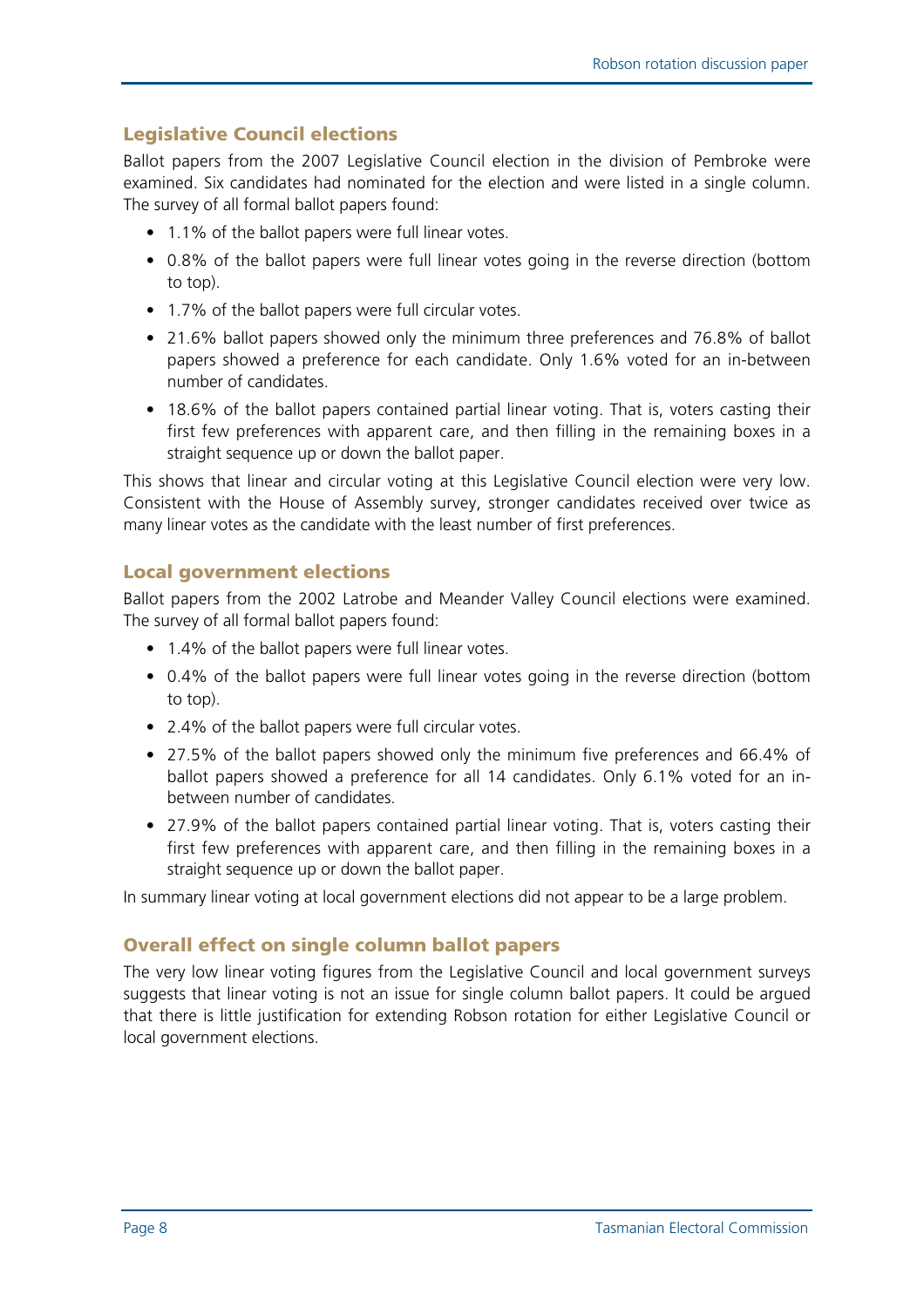#### **OPTIONS FOR ROBSON ROTATION IN TASMANIA**

The following four options are put forward for discussion.

#### Option 1 – The ACT system

The review into the 2001 ACT Legislative Assembly election noted that (ACT Electoral Commission 2002:15):

"…The introduction of the increased numbers of Robson rotation versions was intended to share the linear vote more equally between all candidates at each stage of the count. In particular, the intention was that, in situations where the last 2 candidates left standing in a party column were vying for one seat, the linear vote would be shared as close as possible equally between the 2 candidates."

The ACT system does share the linear vote more evenly than the original Robson rotation, but not to the full extent of all permutations of the order of candidate names.

The practicality of this option is reduced by the limitation placed on the number of candidates in a column. If a party or group nominates more candidates than the number to be elected, then the names are split between 2 or more columns. Both the Liberal and Labor parties in Tasmania have nominated 6 candidates in 5 member divisions and, previously, 8 candidates in 7 member divisions.

The ACT system could not be used for all Legislative Council elections as more than seven candidates have stood in 6 of the 52 elections since 1991 and candidate numbers cannot be restricted. Similarly the ACT system would not be suitable for local government elections, where most councillor elections have more than seven candidates. However, as discussed earlier, it could be argued that Robson rotation need only be extended for the House of Assembly.

#### Option 2 – The full extension of Robson rotation

All permutations of the order of candidate names are required to enable the full effect of linear votes to be shared equally. While producing all permutations is manageable for five or six candidate columns, the greater the number of rotations the bigger the impact the following issues have on an election:

- Producing thousands of rotations for each division would increase the likelihood of error in the production of the ballot papers.
- A greater period of time would be required to produce and check all rotations before issuing ballot papers for pre-poll or postal voting.
- Ballot papers are printed so that the order of candidate names on one ballot paper is different to the next ballot paper. The higher the number of rotations, the more complex the order of printing of ballot paper versions.
- The order of ballot papers would have to be very carefully designed to ensure that each subset of ballot papers (e.g. a bundle of 100) contained an even cross section of the order of names. Otherwise there could be a bias between parcels of ballot papers issued at a polling place and even between polling places.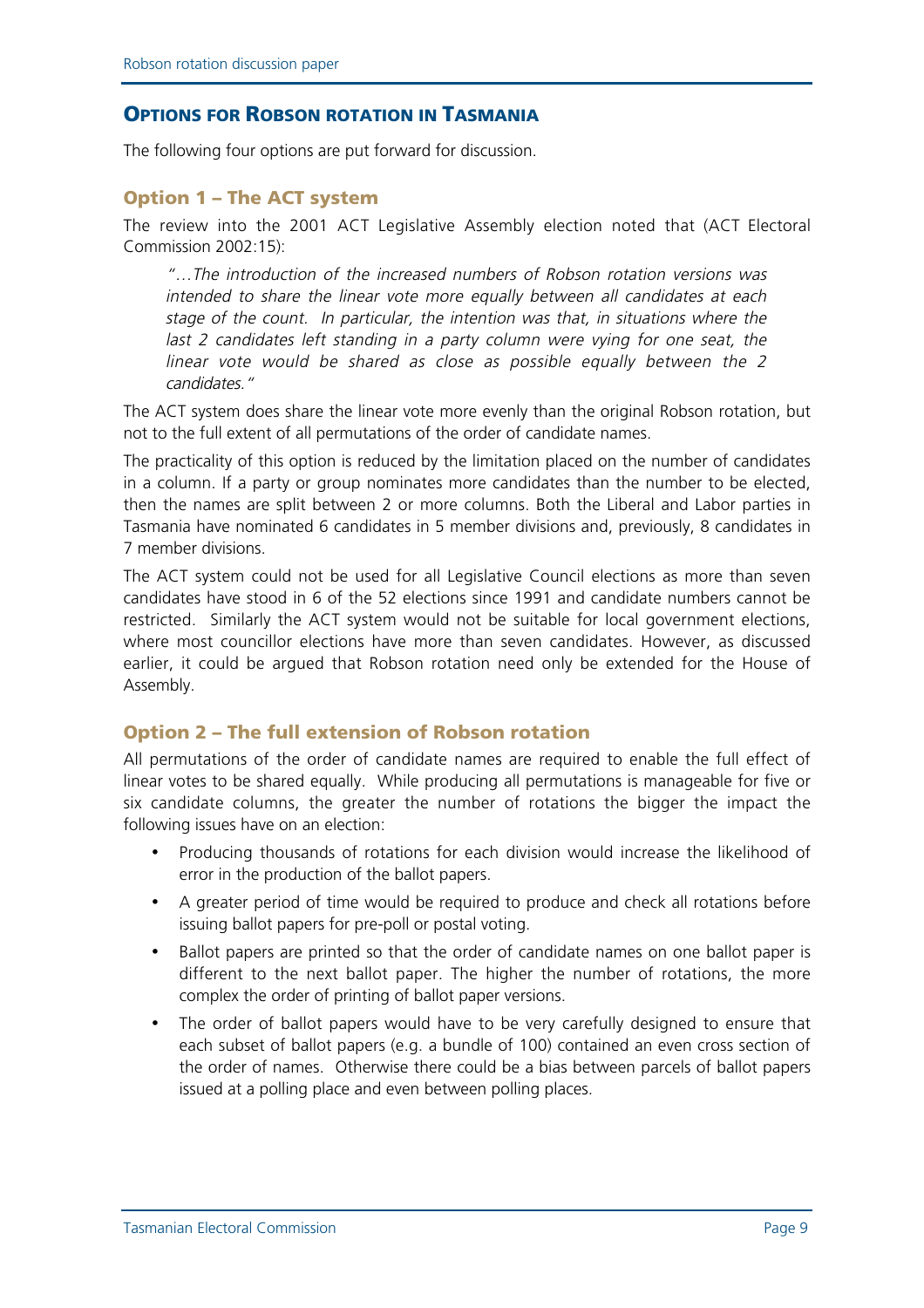# Option 3 – Double the number of current rotations

There are a number of ways linear voting impacts an election result. Perhaps the most common case and the one that draws the greatest attention is where two candidates from within the one party are contesting for the last seat to be won by that party. As noted by the review into the 2001 ACT Legislative Assembly election (ACT Electoral Commission 2002:15):

In these cases, particularly where the difference in the vote totals between the last 2 candidates is small, the distribution of the linear vote can determine which of the last 2 candidates wins the seat.

Doubling the number of rotations – by adding another set of rotations with the order of names under the top position reversed (as shown below) – would share the linear vote between these two candidates during the distribution of preferences.

| 1st<br>rotation | 1st<br>reversed | 5th<br>rotation | 5th<br>reversed | 2nd<br>rotation | 2nd<br>reversed | 4th<br>rotation | 4th<br>reversed | 3rd<br>rotation | 3rd<br>reversed |
|-----------------|-----------------|-----------------|-----------------|-----------------|-----------------|-----------------|-----------------|-----------------|-----------------|
| A               | A               | B               | B               | C               | C               | D               | D               | E               | E               |
| B               | Ε               | D               | $\mathcal{C}$   | A               | D               | E               | A               | $\mathcal{C}$   | B               |
| C               | D               | A               | Ε               | E               | B               | B               | $\mathcal{C}$   | D               | A               |
| D               | C               | E               | A               | B               | E               | C               | B               | A               | D               |
| E               | B               | C               | D               | D               | A               | A               | E               | B               |                 |

Under this option, regardless of which two candidates are still in the count, the remaining effect of linear votes will be at least halved and in some cases fully negated. Similar to the ACT system, the distribution of linear votes will not always be equal as some ballot papers remain with elected candidates. However, the highest number of linear votes one candidate can receive under this option is half that possible under the current system.

This option would not equally share the linear votes between three party candidates who were evenly contesting for the final seat, as was the case at the 1998 Molonglo election in the ACT where only 110 votes separated the last three Australian Labor Party candidates. However, it would still share the linear vote between two of the three candidates rather than all linear votes going to just one candidate.

The main advantage of this option is that doubling the number of current rotations will at least halve the remaining advantage. Therefore this is a practical option for House of Assembly elections and could be extended to other elections were the need demonstrated.

# Option 4 – Maintain the current system

Robson rotation already significantly reduces the unfair advantage a candidate receives by being in a favoured position on a fixed ballot paper, like those used in most other Australian parliamentary elections.

The analysis of Tasmanian Legislative Council and local government ballot papers has shown that the effect of linear voting (around 1%) is largely outweighed by reverse linear voting and the possible effects of circular voting. Therefore there appears to be little advantage in changing the current form of Robson rotation for these elections.